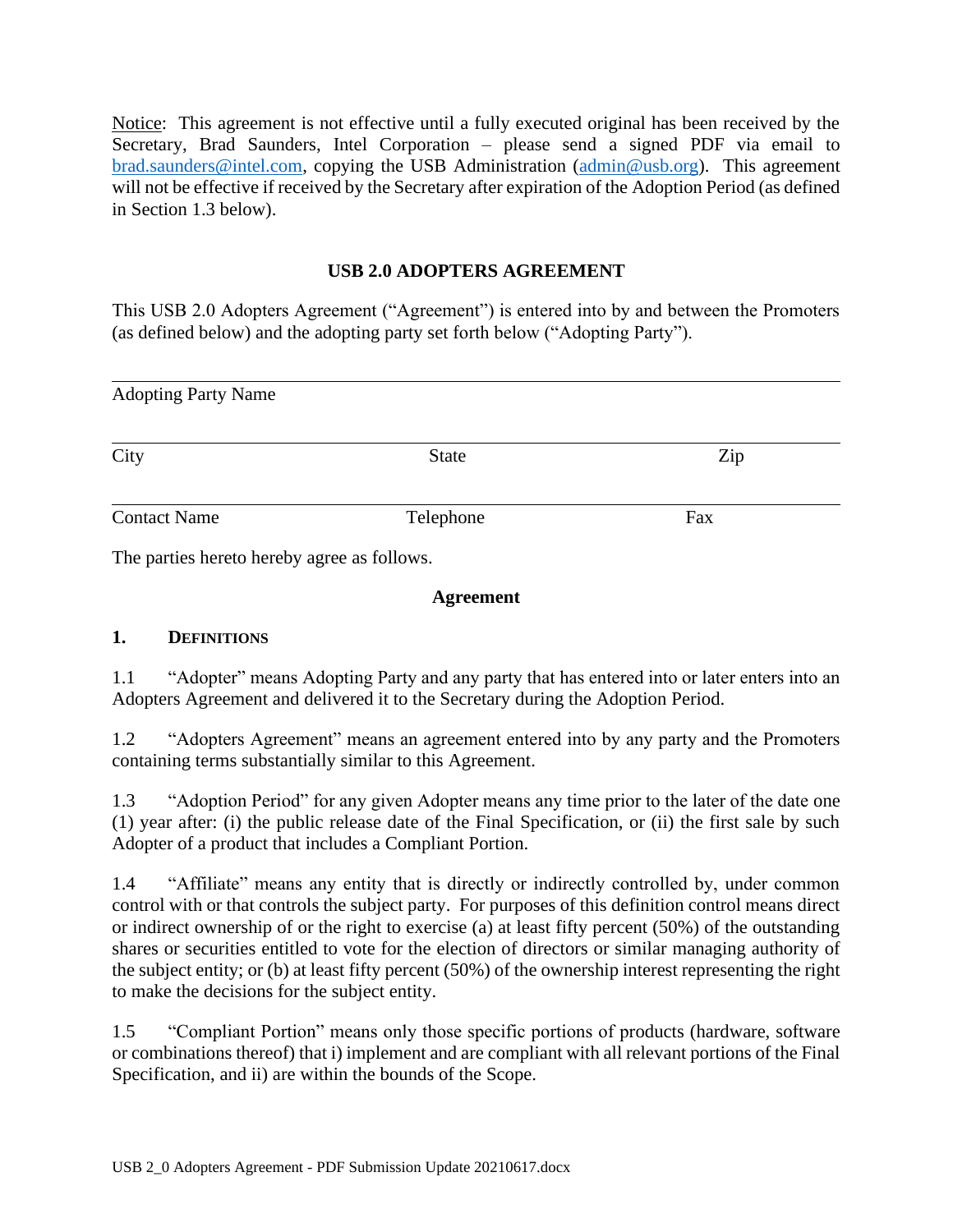1.6 "Final Specification" means the USB 2.0 Specification as adopted and published by the Promoters.

1.7 "Necessary Claims" means claims of a patent or patent application that (a) are owned or controlled by a party or its Subsidiaries now or at any future time during the term of this agreement; and (b) are necessarily infringed by implementing those portions of the Final Specification within the bounds of the Scope, wherein a claim is necessarily infringed only when: (i) it is not possible to avoid infringing it because there is no commercially plausible non-infringing alternative for implementing such portions of the Final Specification within the bounds of the Scope; or (ii) it reads on an implementation example included in the Final Specification. Notwithstanding the foregoing sentence, Necessary Claims do not include any claims (x) other than those set forth above even if contained in the same patent as Necessary Claims; (y) that read solely on any implementations of any portion of the Final Specification that are not within the bounds of the Scope; or (z) that, if licensed, would require a payment of royalties by the licensor to unaffiliated third parties.

1.8 "Promoters" means each company that has signed a USB 2.0 Specification Promoters Agreement and its Affiliates.

1.9 "Scope" means the protocols, electrical signaling characteristics, mechanical requirements for connectors and cabling, and firmware descriptors solely to the extent disclosed with particularity in the Final Specification where the sole purpose of such disclosure is to enable products to interoperate, interconnect or communicate as defined within the Final Specification. Notwithstanding the foregoing, the Scope shall not include (a) any enabling technologies that may be necessary to make or use any product or portion thereof that complies with the Final Specification, but are not themselves expressly set forth in the Final Specification (e.g., semiconductor manufacturing technology, compiler technology, object oriented technology, basic operating system technology, etc.); or (b) the implementation of other published specifications developed elsewhere but referred to in the body of the Final Specification; or (c) any portions of any product and any combinations thereof the sole purpose or function of which is not required for compliance with the Final Specification.

1.10 "Secretary" means the party identified by the Promoters as the secretary for the Final Specification.

1.11 "Trademarks" shall have the meaning assigned in Section [3.1.](#page-2-0)

### **2. LICENSES**

### <span id="page-1-0"></span>2.1 Limited Patent Licensing Obligation.

(a) To Adopter. Effective upon adoption by the Promoters of the Final Specification and receipt by the Secretary of a fully executed original of this Agreement during the Adoption Period, the Promoters and their Affiliates hereby agree that they will grant to Adopting Party and its Affiliates, (collectively "Licensee") a nonexclusive, worldwide license under their Necessary Claims solely to make, have made, use, import offer to sell, sell and otherwise distribute and dispose of Compliant Portions; provided that such license need not extend to any part or function of a product in which a Compliant Portion is incorporated that is not itself part of the Compliant Portion. Such license shall be granted on a royalty-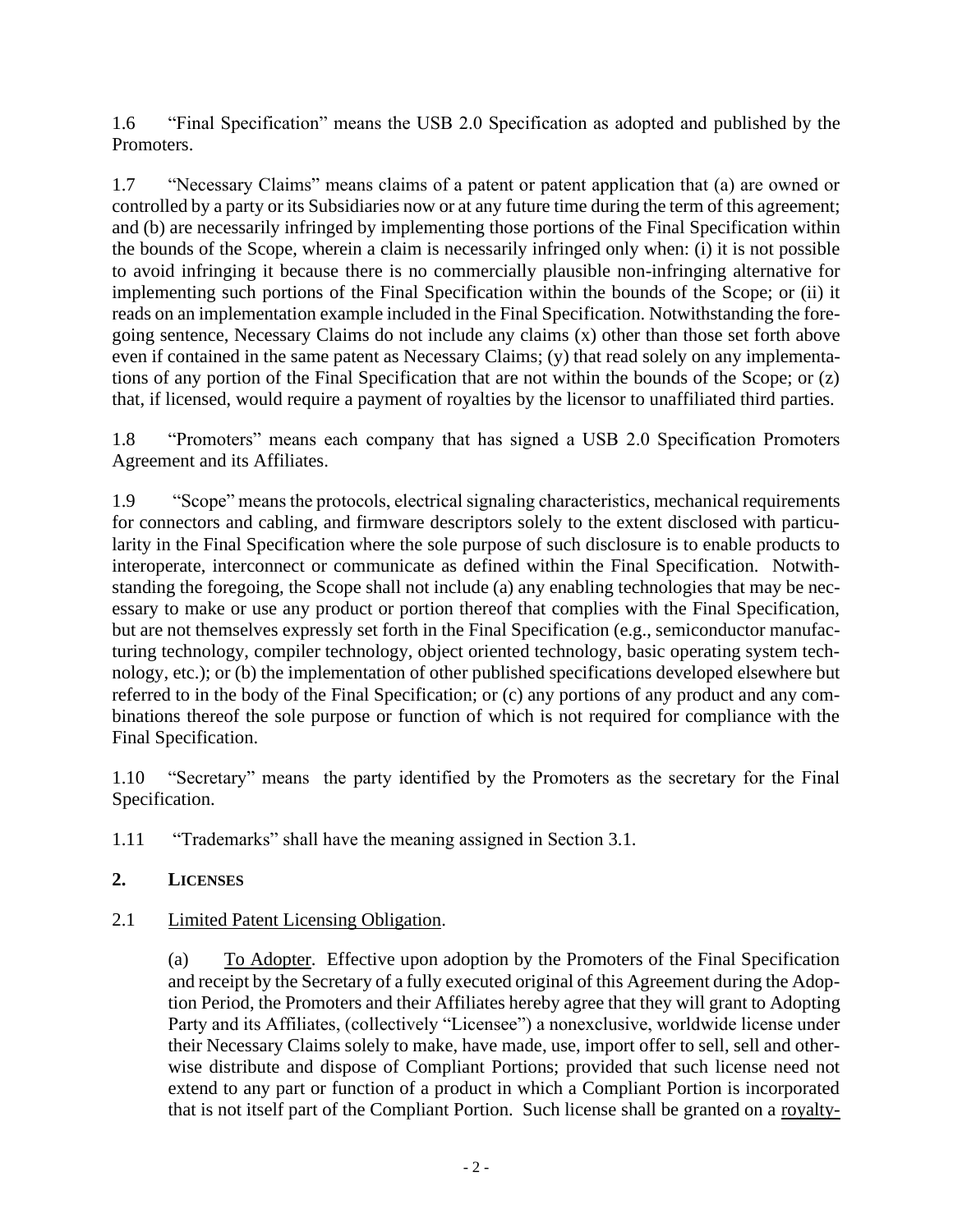free basis and under otherwise reasonable and non-discriminatory terms, provided that such license grant may be conditioned upon Licensee's grant of a reciprocal license binding Licensee.

(b) By Adopter. Effective upon adoption by the Promoters of the Final Specification, Adopting Party and its Affiliates hereby agrees that it will grant to each of the Promoters and all Adopters and their respective Affiliates (also collectively "Licensee"), a nonexclusive, worldwide license under its Necessary Claims solely to make, have made, use, import offer to sell, sell and otherwise distribute and dispose of Compliant Portions; provided that such license need not extend to any part or function of a product in which a Compliant Portion is incorporated that is not itself part of the Compliant Portion. Such license shall be granted on a royalty-free basis and under otherwise reasonable and non-discriminatory terms, provided that such license grant may be conditioned upon Licensee's grant of a reciprocal license binding Licensee.

2.2 Copyright License. Effective upon adoption by the Promoters of the Final Specification, the Promoters hereby grant to Adopting Party and its Affiliates who agree to be bound to this Agreement a nonexclusive, royalty-free, non-transferable, non-sublicenseable, worldwide, perpetual copyright license to the Final Specification to reproduce the Final Specification as necessary in order to exercise the patent rights granted in Section [2.1\(a\),](#page-1-0) provided that all reproductions thereof shall include any copyright notices and disclaimers contained in the Final Specification.

## **3. TRADEMARKS**

<span id="page-2-0"></span>3.1 Nonassert. Adopter hereby agrees not to assert against any Promoter or other Adopter any trademark, trade name, or similar rights it may have now or hereafter in the names "Universal Serial Bus", "USB", or "USB 2.0" (collectively "Trademarks").

3.2 Obligation to Use Trademarks. Adopter is not obligated to use any of the Trademarks on any product, advertising, or on any other material in any manner.

3.3 Use of the Trademarks. Adopter agrees that, to the extent it uses the Trademarks, it shall only use the Trademarks to label and promote products in which all included features and functions reasonably capable of being implemented as Compliant Portions have been so implemented. Adopter shall not use or adopt any trademarks for any product, service or specification likely to cause confusion with the Trademarks.

# **4. GENERAL**

4.1 Effective Date. This Agreement shall become effective when the Secretary receives an original, fully executed copy hereof.

4.2 No Other Licenses. Except for the rights expressly provided by this Agreement, no Promoter or Adopter grants or receives, by implication, or estoppel, or otherwise, any rights under any patents or other intellectual property rights.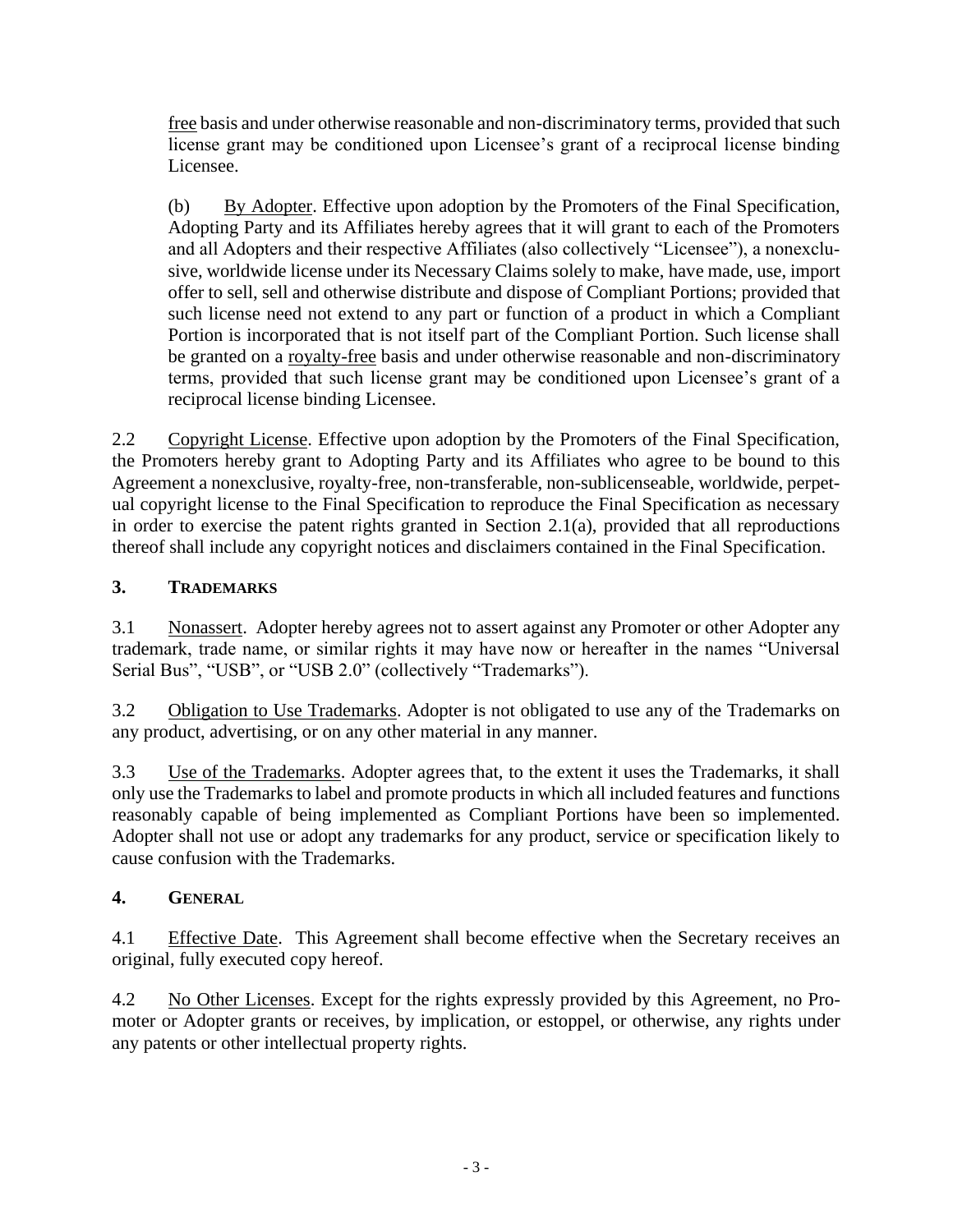4.3 No Warranty. All parties acknowledge that all information provided as part of the Final Specification and the Final Specification itself are all provided "AS IS" WITH NO WARRAN-TIES WHATSOEVER, WHETHER EXPRESS, IMPLIED, STATUTORY, OR OTHERWISE, AND THE PARTIES EXPRESSLY DISCLAIM ANY WARRANTY OF MERCHANTABIL-ITY, NONINFRINGEMENT, FITNESS FOR ANY PARTICULAR PURPOSE, OR ANY WAR-RANTY OTHERWISE ARISING OUT OF ANY PROPOSAL, SPECIFICATION, OR SAM-PLE.

4.4 Limitation of Liability. IN NO EVENT WILL ANY PARTY HERETO BE LIABLE TO ANY OTHER FOR THE COST OF PROCURING SUBSTITUTE GOODS OR SERVICES, LOST PROFITS, LOSS OF USE, LOSS OF DATA OR ANY INCIDENTAL, CONSEQUEN-TIAL, INDIRECT, OR SPECIAL DAMAGES, WHETHER UNDER CONTRACT, TORT, WARRANTY OR OTHERWISE, ARISING IN ANY WAY OUT OF THIS OR ANY OTHER RELATED AGREEMENT, WHETHER OR NOT SUCH PARTY HAD ADVANCE NOTICE OF THE POSSIBILITY OF SUCH DAMAGES.

4.5 Governing Law. This Agreement shall be construed and controlled by the laws of New York without reference to conflict of laws principles.

4.6 Jurisdiction. The parties agree that all disputes arising in any way out of this Agreement shall be heard exclusively in, and all parties irrevocably consent to jurisdiction and venue in, the state and Federal courts of New York

<span id="page-3-0"></span>4.7 Notices. All notices hereunder shall be in writing and sent to the parties at the following addresses or at such addresses as the Secretary or Adopter may later specify by such written notice. For purposes of this Section [4.7,](#page-3-0) written notice shall not include notice by electronic mail or by facsimile.

Notices to Promoters

Notices to Adopting Party

Intel Corporation  $2111$  NE  $25<sup>th</sup>$  Avenue Mailstop JF5-276 Hillsboro, OR 97124 **Attn: Brad Saunders Subject: USB 2.0 Specification**

With a copy to

Intel Corporation 2200 Mission College Blvd. Santa Clara, CA 95052 Attn.: General Counsel Subject: Initiatives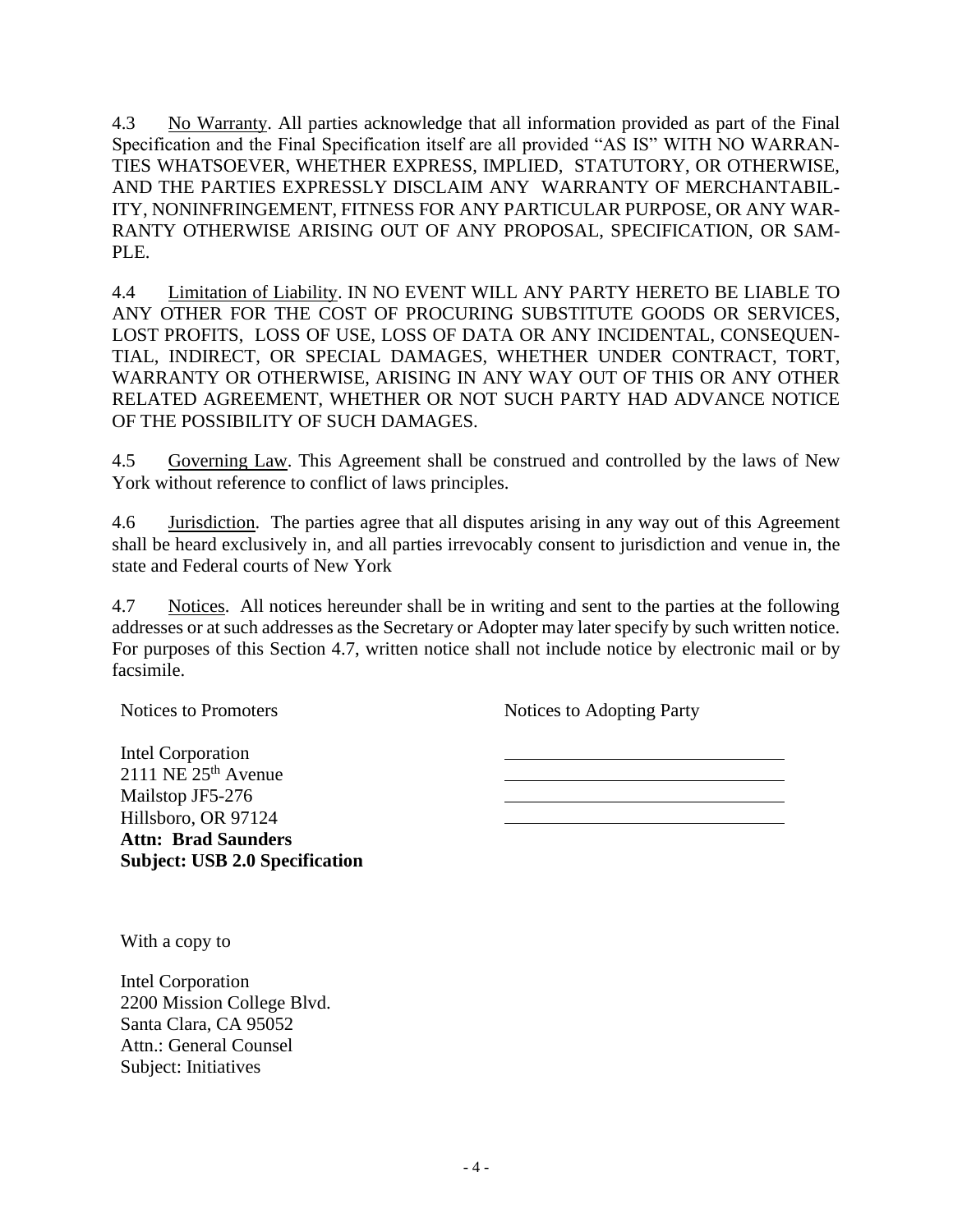Such notices shall be deemed served when received by addressee or, if delivery is not accomplished by reason of some fault of the addressee, when tendered for delivery. Any party may give written notice of a change of address and, after notice of such change has been received, any notice or request shall thereafter be given to such party at such changed address.

4.8 Good Faith Dealing. Adopter hereby represents and warrants that it has power to cause all patents owned or controlled by it and all of its Affiliates to be licensed as set forth in this Agreement.

4.9 Press Release. Adopter agrees that any of the Promoters may make a press or other public announcement regarding its activities as a Promoter and may include the identity of Adopter in such announcement.

4.10 Not Partners. The parties hereto are independent companies and are not partners or joint venturers with each other.

4.11 Complete Agreement; No Waiver. This Agreement sets forth the entire understanding of the parties and supersedes all prior agreements and understandings relating hereto. No modifications or additions to or deletions from this Agreement shall be binding unless accepted in writing by an authorized representative of all parties, and the waiver of any breach or default will not constitute a waiver of any other right hereunder or any subsequent breach or default.

4.12 No Rule of Strict Construction. Regardless of which party may have drafted this Agreement, no rule of strict construction shall be applied against any party. If any provision of this Agreement is determined by a court to be unenforceable, the parties shall deem the provision to be modified to the extent necessary to allow it to be enforced to the extent permitted by law, or if it cannot be modified, the provision will be severed and deleted from this Agreement, and the remainder of the Agreement will continue in effect.

4.13 Compliance with Laws. Anything contained in this Agreement to the contrary notwithstanding, the obligations of the parties hereto shall be subject to all laws, present and future, of any government having jurisdiction over the parties hereto, and to orders, regulations, directions or requests of any such government.